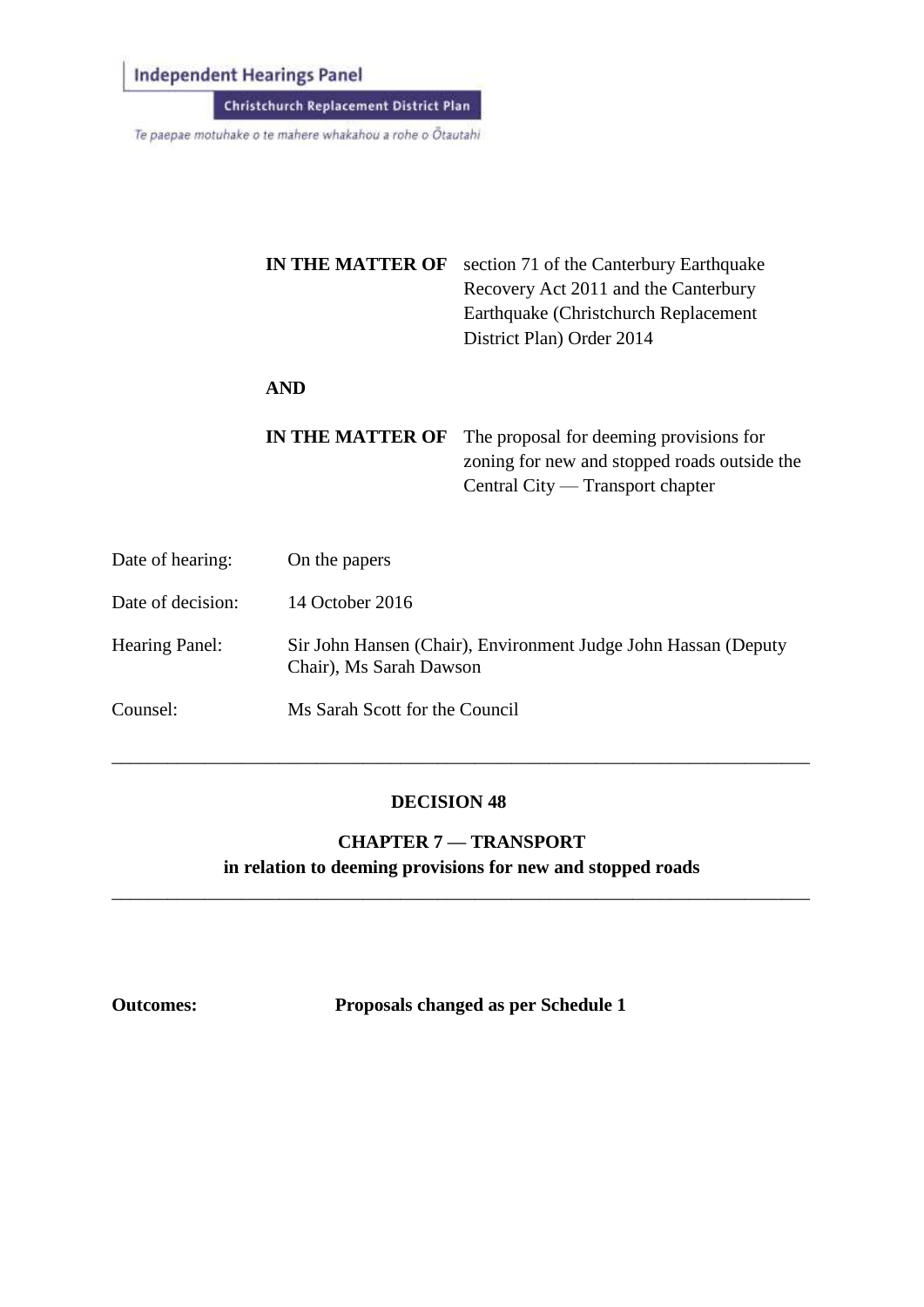[1] In a memorandum filed on 19 September 2016, Ms Scott invited the Panel to determine this matter on the papers. We consider it appropriate to do so.<sup>1</sup>

### **Background**

[2] In both the Central City and Transport hearings, there was support for the zoning of transport infrastructure, including road corridors, as the Transport Zone. This is beneficial for a number of reasons, including that it provides a clear demarcation of the area intended for transport-related activities; and provides a set of rules to facilitate the development and maintenance of the infrastructure and control other uses to protect the transport function of the zone.

[3] The Crown's submission on the Central City hearing noted a concern with a potential issue with identifying the Transport Zone in the planning maps. This was that adding new roads, or removing existing roads, would necessitate a Plan Change. To this extent, this departed from the Existing Plan.<sup>2</sup>

[4] The Council was in agreement with the Crown, and the Panel in its decision accepted the joint position and introduced the relevant provisions at 7.3 of the Transport provisions.

[5] At that hearing, both the Council and the Crown were in agreement there was no scope to extend these beneficial provisions beyond the central city. As a consequence we directed that the matter be notified by the Council to apply district-wide.<sup>3</sup> That process has now been completed, with no submissions being received.<sup>4</sup>

#### **Hearings Panel decisions and statutory framework**

[6] We have opened all of our decisions with a standard set of paragraphs. We will not repeat them here, but simply refer to, and endorse, Decision 43: Central City at [5] to [9].

 $\mathbf{1}$ <sup>1</sup> Memorandum for the Council regarding submissions on renotified provisions and request for decision on the papers, 19 September 2016.

<sup>&</sup>lt;sup>2</sup> Christchurch City Plan (Operative), Volume 3 — The Statement of Rules, Part 8 Special Purpose Zones, 4.3 Extent of the zone.

<sup>&</sup>lt;sup>3</sup><br>Minute in relation to notification of deeming provisions for new and stopped roads, 13 July 2016.

Memorandum for the Council regarding submissions on renotified provisions and request for decision on the papers, 19 September 2016, at 1.1.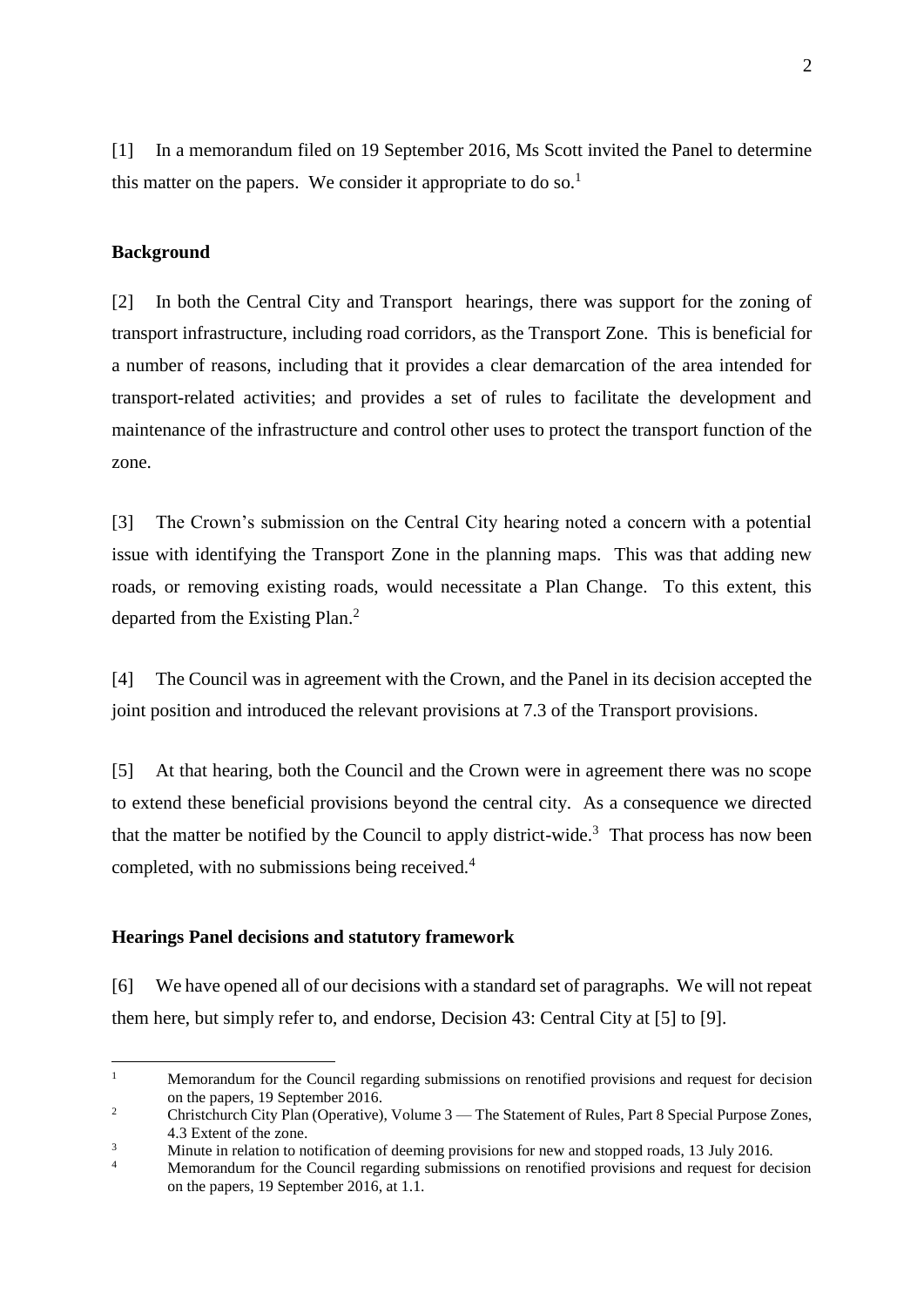#### **Reasons**

[7] The Council filed a fully explanatory memorandum, attaching a s 32 report; the evidence of Mr Richard Shaw on behalf of the Crown, where relevant, given at the Stage 2 Transport hearing; the rebuttal evidence of Mr David Falconer on behalf of the Council at the same hearing; the Council's opening and legal submissions to the Central City hearing; and the Crown's opening submissions at the same hearing.<sup>5</sup>

[8] The evidence and the s 32 report show that what was being put forward by the Crown in the Central City hearing removed the necessity to apply for a plan change where new roads were vested or existing roads were stopped. This accords with the OIC and the Statement of Expectations.

[9] Furthermore, the s 32 report is well founded on the evidence and demonstrates that the deeming provisions, that we have already inserted for the Central City, are much more beneficial than the plan change approach. They also save considerable costs, time and uncertainty.

[10] In the Central City hearing, we accepted the submissions of the Crown and inserted the deeming provisions within "Rule 7.3 — How to interpret and apply the rules". On reflection, we do not think such deeming provisions are appropriately placed there. We think the better approach is that demonstrated in the Existing Plan, of having a standalone rule dealing with the extent of the zone. We have provided for a new rule in the Transport chapter as a standalone rule, and removed from it the reference limiting it to the Central City. We have also added a paragraph to the Introduction to Chapter 7 as per Schedule 1.

### **Conclusion**

[11] This decision amends Chapter 7 Transport in the manner set out in Schedule 1.

[12] The changes we have made, placing the provisions in a standalone alone rule, provides greater clarity and is inconsequential in terms of costs and benefits. The Council are directed

1

<sup>&</sup>lt;sup>5</sup> Memorandum for the Council regarding submissions on renotified provisions and request for decision on the papers, 19 September 2016.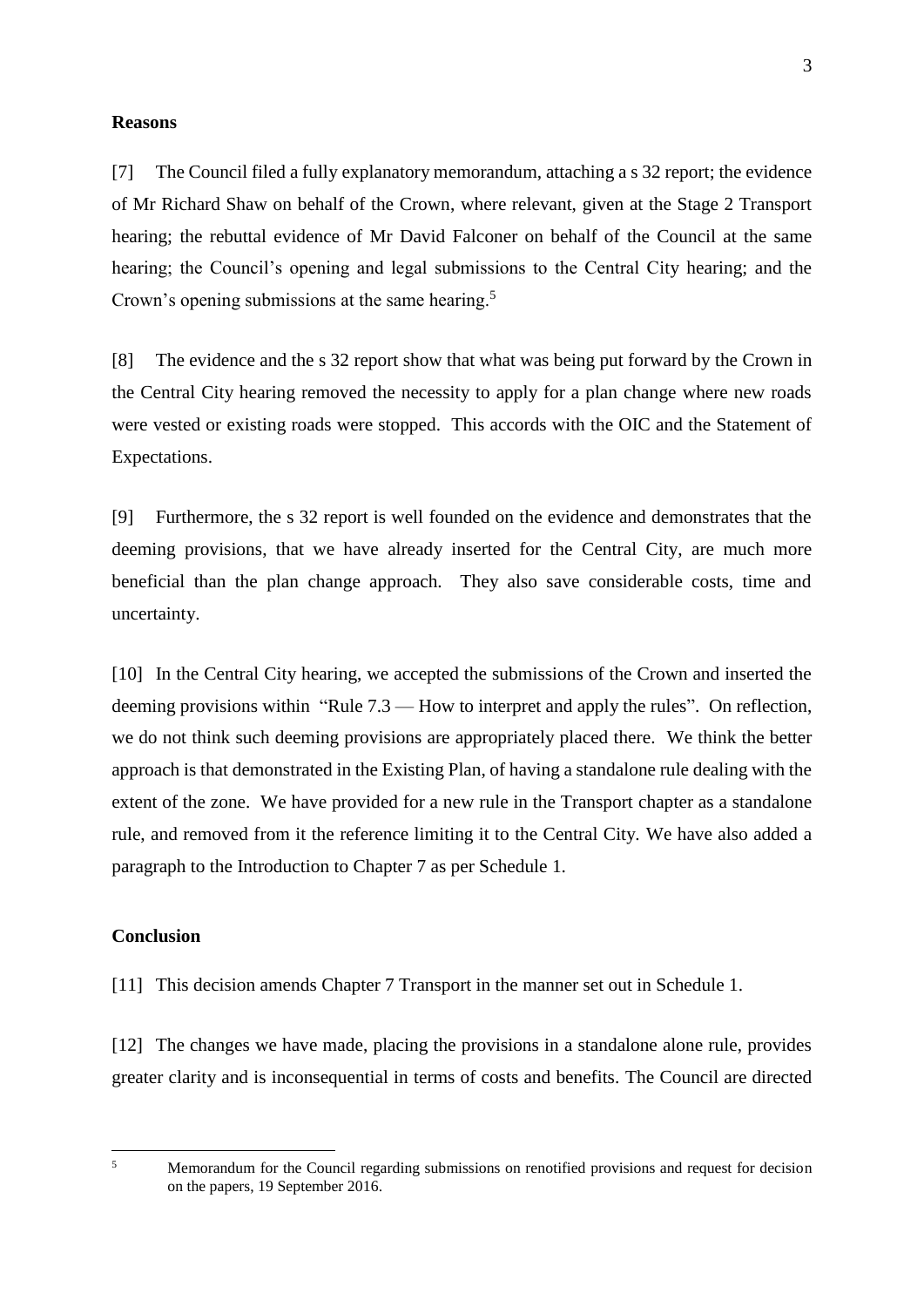to insert Schedule 1 into the Chapter 7 provisions. The Council is also directed to make the necessary changes to the Planning Maps Legend, as per Schedule 2.

[13] Any party who considers we need to make any minor corrections under cl 16 of the OIC must file a memorandum specifying the relevant matters within five working days of the date of this decision.

Hón Sir John Hansen  $\mathcal{L}$ hair

Judge John Hassan Deputy Chair

 $m\llap/$ in

Ms Sarah Dawson Panel Member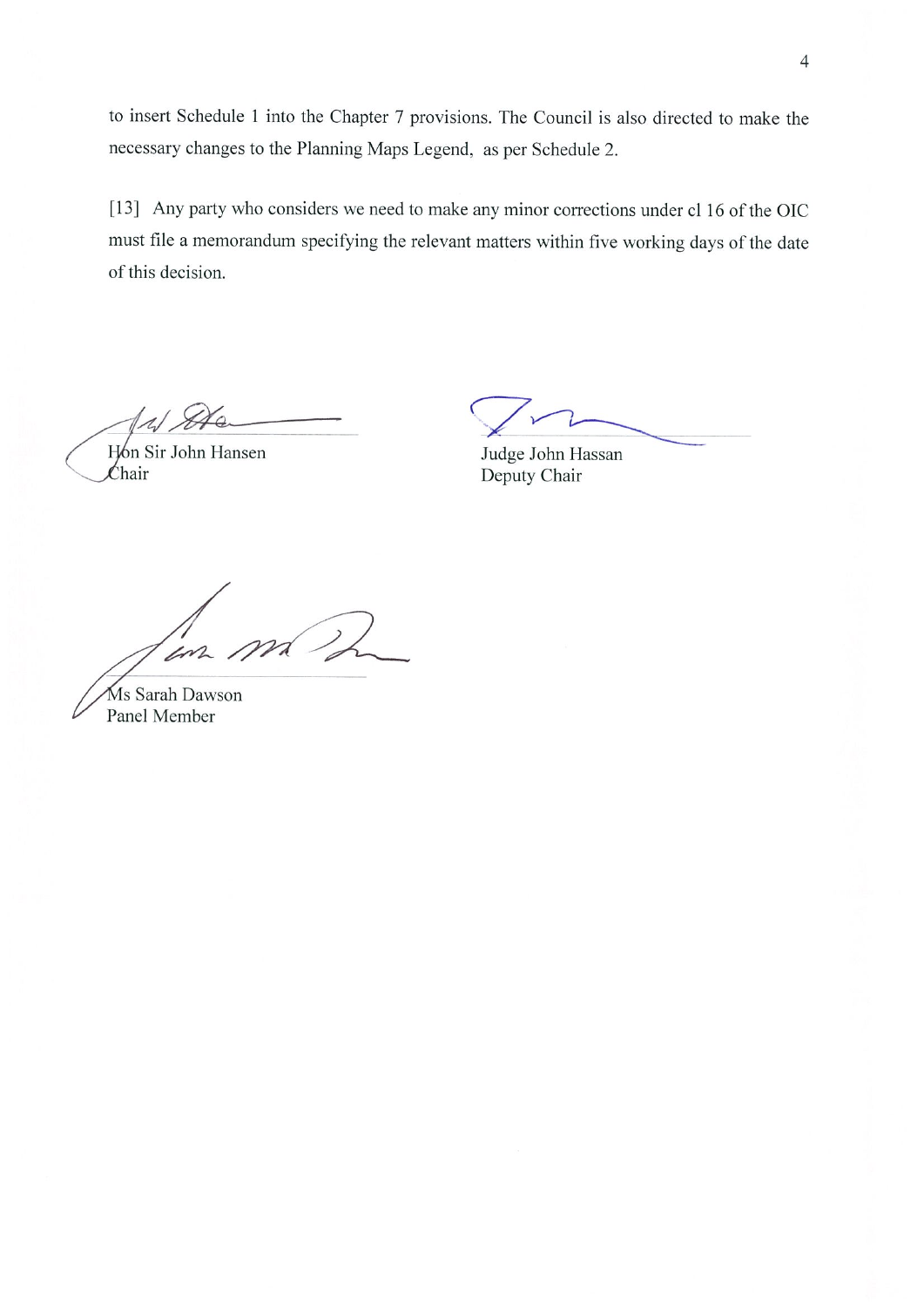## **SCHEDULE 1**

Delete the following text from section **7.3 How to interpret the rules** (changes shown tracked):

- e. Within the Central City, any land vested in the Council or the Crown as road pursuant to any enactment of provision in this plan, from the date of vesting shall be subject to the rules in the Transport Zone.
- f. Within the Central City, if a road within the Transport zone has been lawfully stopped under any enactment, and any relevant designation removed, then the land shall no longer be subject to the rules in the Transport Zone but will instead be subject to the rules of the adjoining zoned land (as shown on the Planning Maps) from the date of the stopping and removal of any relevant designation.
- g. Within the Central City, where the zoning of the adjoining land on one side the road being stopped is different to that of that other side then the zone boundary shall be deemed as the centre line of the road.

Insert the following new section as the first section under **7.4 Rules - Transport**

# **7.4.0 Deeming provisions for Transport Zone**

- a. Any land vested in the Council, or the Crown, as road pursuant to any enactment or provision in this plan, from the date of vesting shall be deemed to be Transport Zone and be subject to all the provisions for that zone.
- b. If a road within the Transport zone has been lawfully stopped under any enactment, and any relevant designation removed, then the land shall no longer be subject to the provisions for the Transport Zone but will instead be deemed to be included in the same zone as that of the land that adjoins it and subject to all the provisions for that zone (as shown on the Planning Maps) from the date of the stopping and removal of any relevant designation.
- c. Where the zoning of the land that adjoins one side of the road being stopped is different to that of that of land that adjoins the other side of that road, then the land shall be included in both zones (as shown on the Planning Maps) on the basis that the zone boundaries shall be deemed as the centre line of the road.

# **7.1 Introduction**

Insert the following as  $4<sup>th</sup>$  paragraph: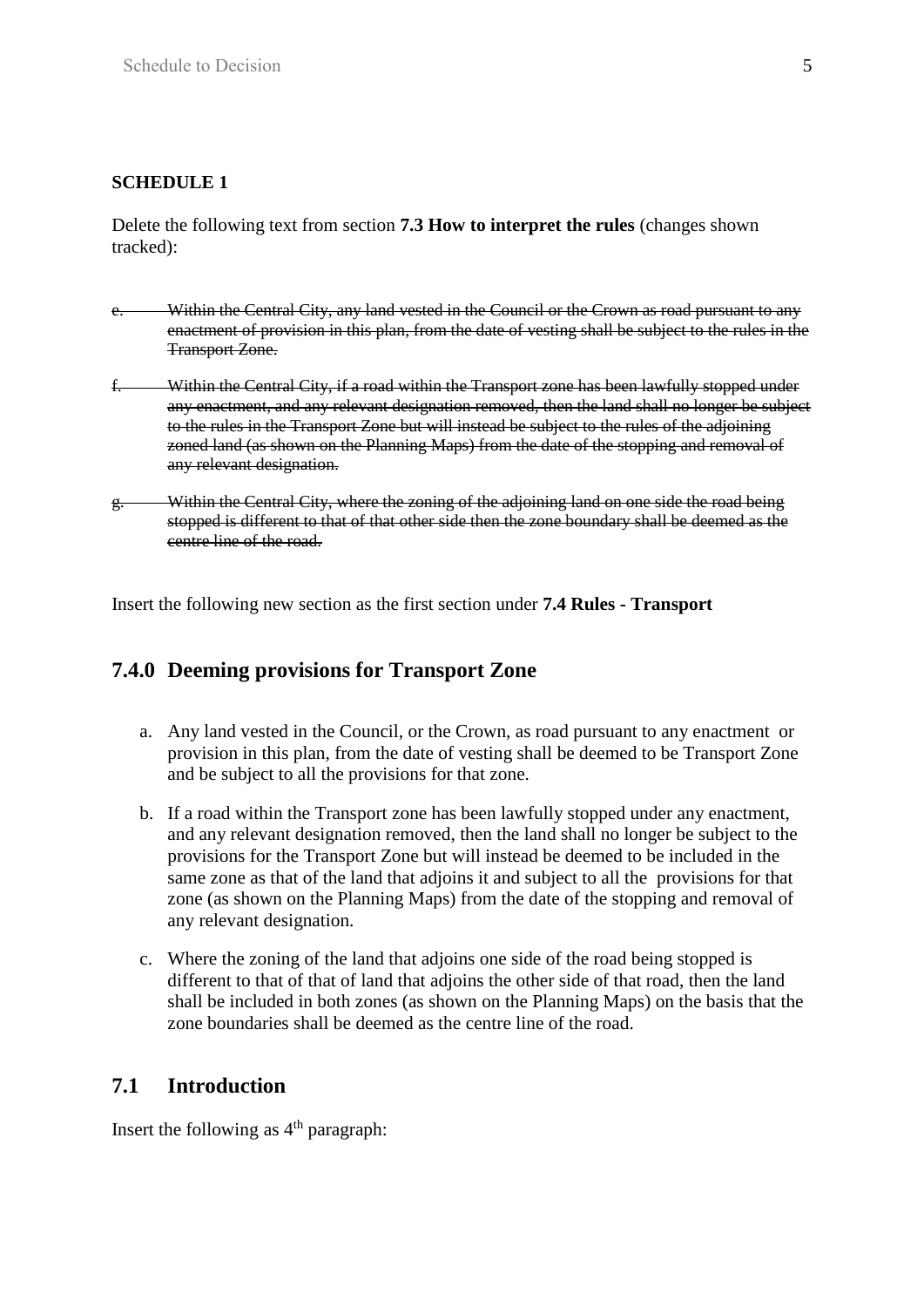In the life of the plan new roads will be vested and some roads will be stopped. The plan provides that where new roads are vested they become part of the Transport Zone and are subject to all the provisions of that zone. Where roads are stopped they become part of the adjoining zone as shown on the planning maps. Where there are different zones on each side of the road those zones shall apply to the area of stopped.